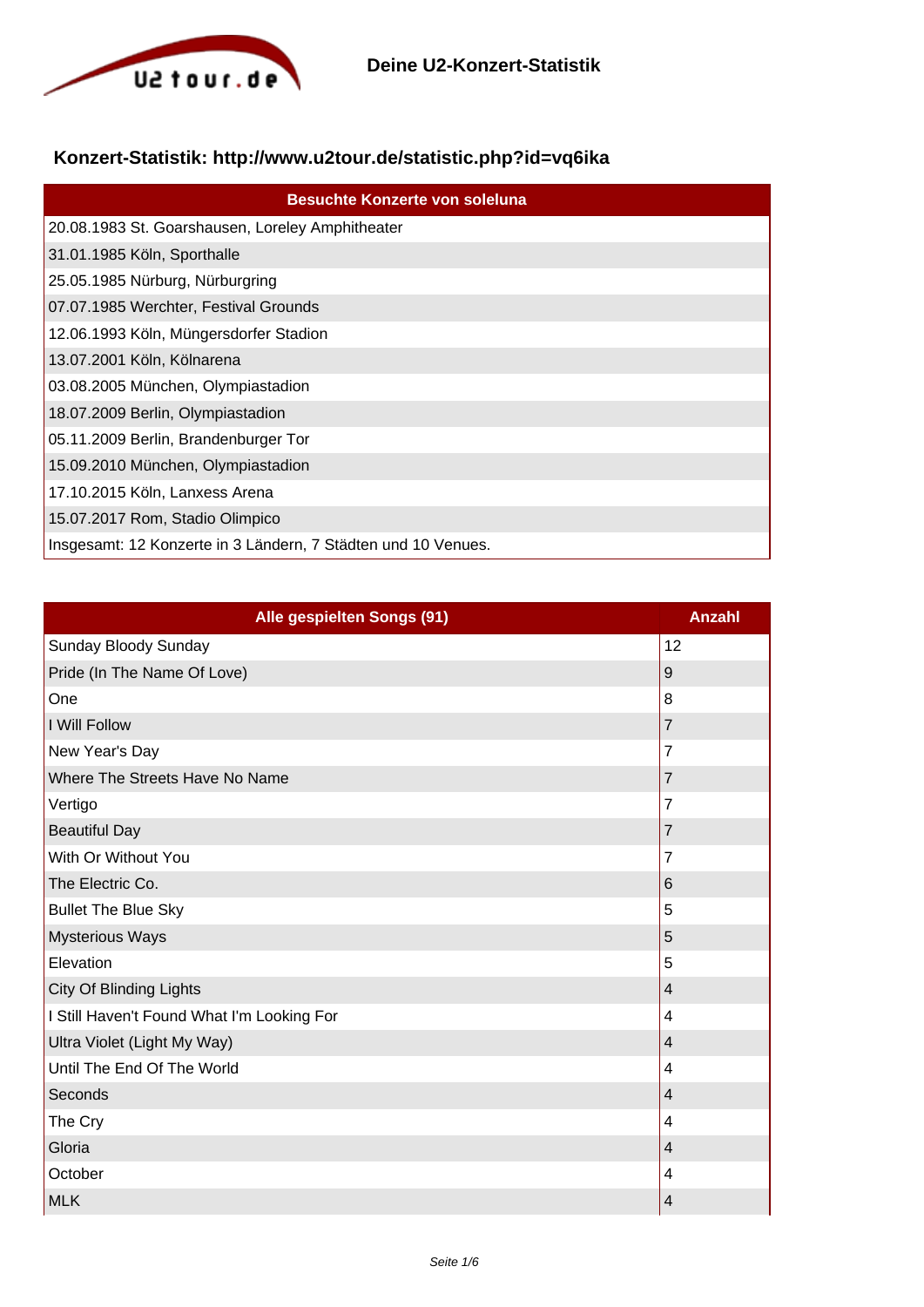

| The Unforgettable Fire                    | $\overline{\mathbf{4}}$   |
|-------------------------------------------|---------------------------|
| Bad                                       | 4                         |
| '40'                                      | 4                         |
| Out Of Control                            | $\sqrt{3}$                |
| Miss Sarajevo                             | $\mathbf{3}$              |
| Walk On                                   | 3                         |
| Magnificent                               | 3                         |
| The Fly                                   | $\sqrt{3}$                |
| Party Girl                                | 3                         |
| Wire                                      | $\ensuremath{\mathsf{3}}$ |
| Moment Of Surrender                       | $\mathbf{3}$              |
| 11 O'Clock Tick Tock                      | 3                         |
| A Sort Of Homecoming                      | 3                         |
| Mothers Of The Disappeared                | $\overline{c}$            |
| Get On Your Boots                         | $\overline{2}$            |
| I'll Go Crazy If I Don't Go Crazy Tonight | $\overline{2}$            |
| <b>Sweetest Thing</b>                     | $\overline{2}$            |
| Zoo Station                               | $\mathbf 2$               |
| Angel Of Harlem                           | $\overline{2}$            |
| Even Better Than The Real Thing           | $\overline{2}$            |
| Two Hearts Beat As One                    | $\overline{2}$            |
| <b>Running To Stand Still</b>             | $\boldsymbol{2}$          |
| In A Little While                         | 1                         |
| piano intro                               | 1                         |
| The Miracle (Of Joey Ramone)              | 1                         |
| Stay (Faraway, So Close!)                 | 1                         |
| North Star                                | 1                         |
| Iris (Hold Me Close)                      | 1                         |
| Return Of The Stingray Guitar             | 1                         |
| <b>Unknown Caller</b>                     | 1                         |
| Mercy                                     | 1                         |
| Song For Someone                          | 1                         |
| Trip Through Your Wires                   | 1                         |
| In God's Country                          | 1                         |
| One Tree Hill                             | 1                         |
| Exit                                      | 1                         |
| The Little Things That Give You Away      | 1                         |
| Red Hill Mining Town                      | 1                         |
| Zooropa                                   | 1                         |
| <b>Unchained Melody</b>                   | 1                         |
| Raised By Wolves                          | 1                         |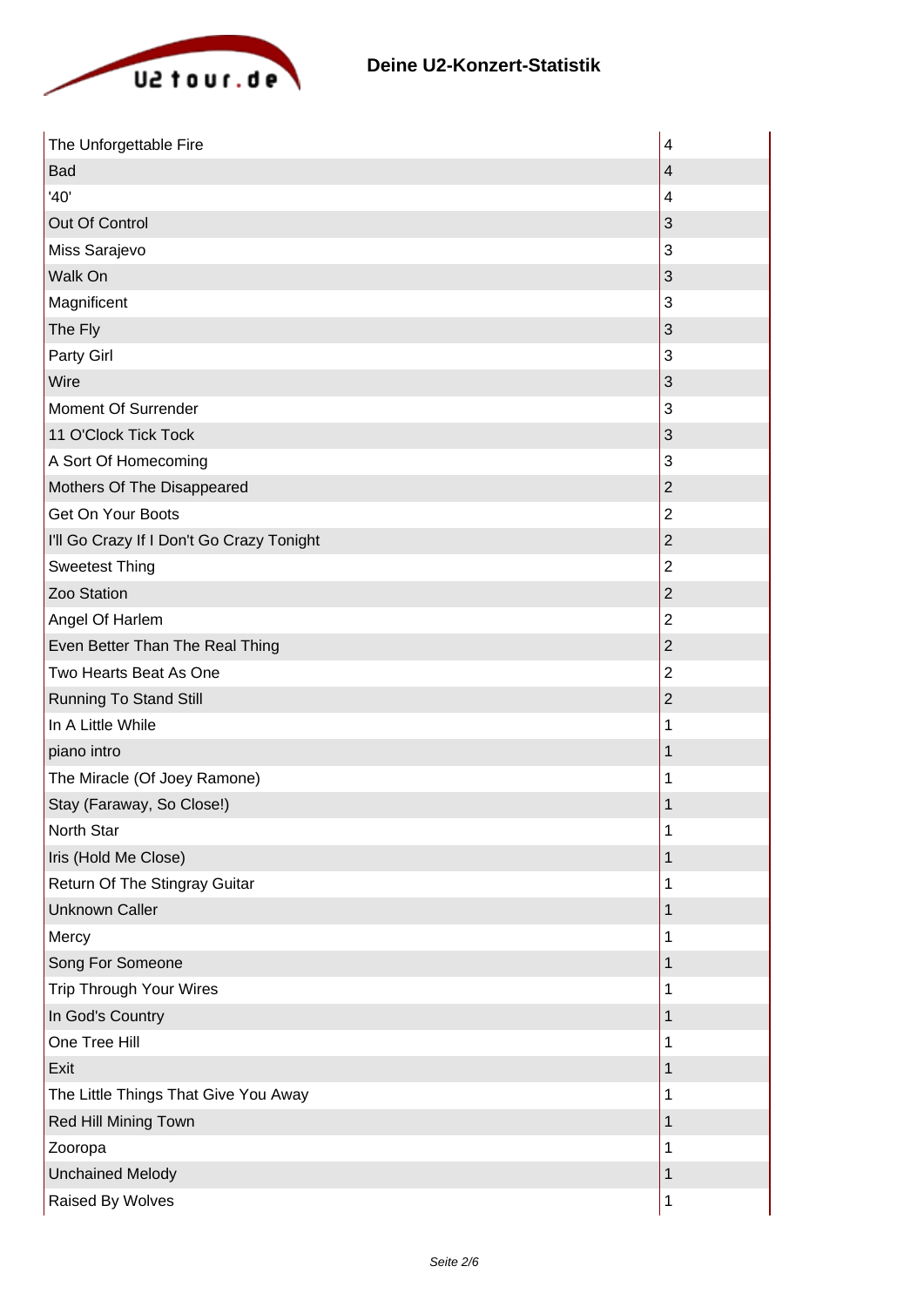

| Invisible                                  | 1           |
|--------------------------------------------|-------------|
| <b>Every Breaking Wave</b>                 | 1           |
| Cedarwood Road                             | $\mathbf 1$ |
| <b>Breathe</b>                             | 1           |
| <b>New York</b>                            | 1           |
| Gone                                       | 1           |
| Stuck In A Moment You Can't Get Out Of     | 1           |
| <b>Redemption Song</b>                     | 1           |
| The Ground Beneath Her Feet                | 1           |
| Kite                                       | 1           |
| An Cat Dubh                                | 1           |
| <b>Desire</b>                              | 1           |
| Into The Heart                             | 1           |
| Love Is Blindness                          | 1           |
| Can't Help Falling In Love                 | 1           |
| All I Want Is You                          | 1           |
| Wake Up Dead Man                           | 1           |
| Tryin' To Throw Your Arms Around The World | 1           |
| All Because Of You                         | 1           |
| Surrender                                  | 1           |
| No Line On The Horizon                     | 1           |
| Love And Peace Or Else                     | 1           |
| Sometimes You Can't Make It On Your Own    | 1           |
| Satellite Of Love                          | 1           |
| Twilight                                   | 1           |
| When Love Comes To Town                    | 1           |
| Miracle Drug                               | 1           |
| Dirty Old Town                             | 1           |

| <b>Alle Cover-Songs (5)</b> | Anzahl |
|-----------------------------|--------|
| Can't Help Falling In Love  |        |
| <b>Redemption Song</b>      |        |
| Satellite Of Love           |        |
| Dirty Old Town              |        |
| <b>Unchained Melody</b>     |        |

| <b>Opening Songs (10)</b> | Anzahl |
|---------------------------|--------|
| 11 O'Clock Tick Tock      |        |
| One                       |        |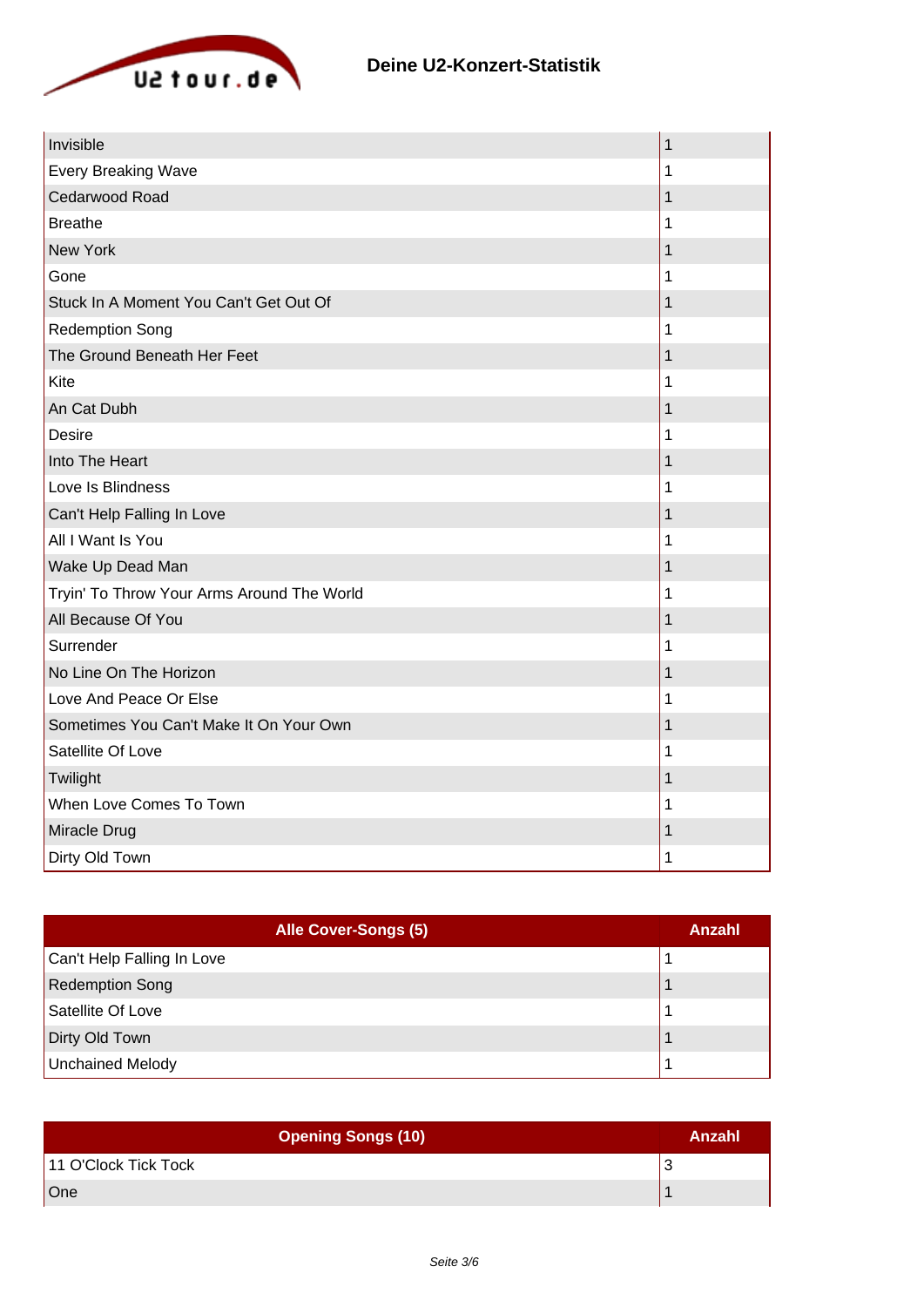

| The Miracle (Of Joey Ramone)  |  |
|-------------------------------|--|
| Sunday Bloody Sunday          |  |
| Return Of The Stingray Guitar |  |
| Vertigo                       |  |
| Zoo Station                   |  |
| Elevation                     |  |
| Out Of Control                |  |
| Breathe                       |  |

| <b>Closing Songs (7)</b>             | Anzahl |
|--------------------------------------|--------|
| '40'                                 | 4      |
| Moment Of Surrender                  | 3      |
| The Little Things That Give You Away |        |
| One                                  |        |
| Vertigo                              |        |
| Can't Help Falling In Love           |        |
| <b>Walk On</b>                       |        |

| <b>Alben (20)</b>                 | Anzahl |
|-----------------------------------|--------|
| The Joshua Tree                   | 13.62% |
| Achtung Baby                      | 12.71% |
| War                               | 12.66% |
| The Unforgettable Fire            | 11.34% |
| All That You Can't Leave Behind   | 8.37%  |
| Boy                               | 7.92%  |
| How To Dismantle An Atomic Bomb   | 6.22%  |
| No Line On The Horizon            | 5.37%  |
| October                           | 3.29%  |
| Songs Of Innocence                | 2.46%  |
| Rattle And Hum                    | 2.04%  |
| October (Remastered)              | 1.63%  |
| The Best Of 1980-1990             | 1.21%  |
| Passengers Original Soundtracks 1 | 1.21%  |
| Zooropa                           | 0.8%   |
| Pop                               | 0.8%   |
| Songs Of Experience               | 0.4%   |
| Songs Of Innocence Bonus Disc     | 0.4%   |
| Wide Awake In Europe (EP)         | 0.4%   |
| Zoo TV Live                       | 0.39%  |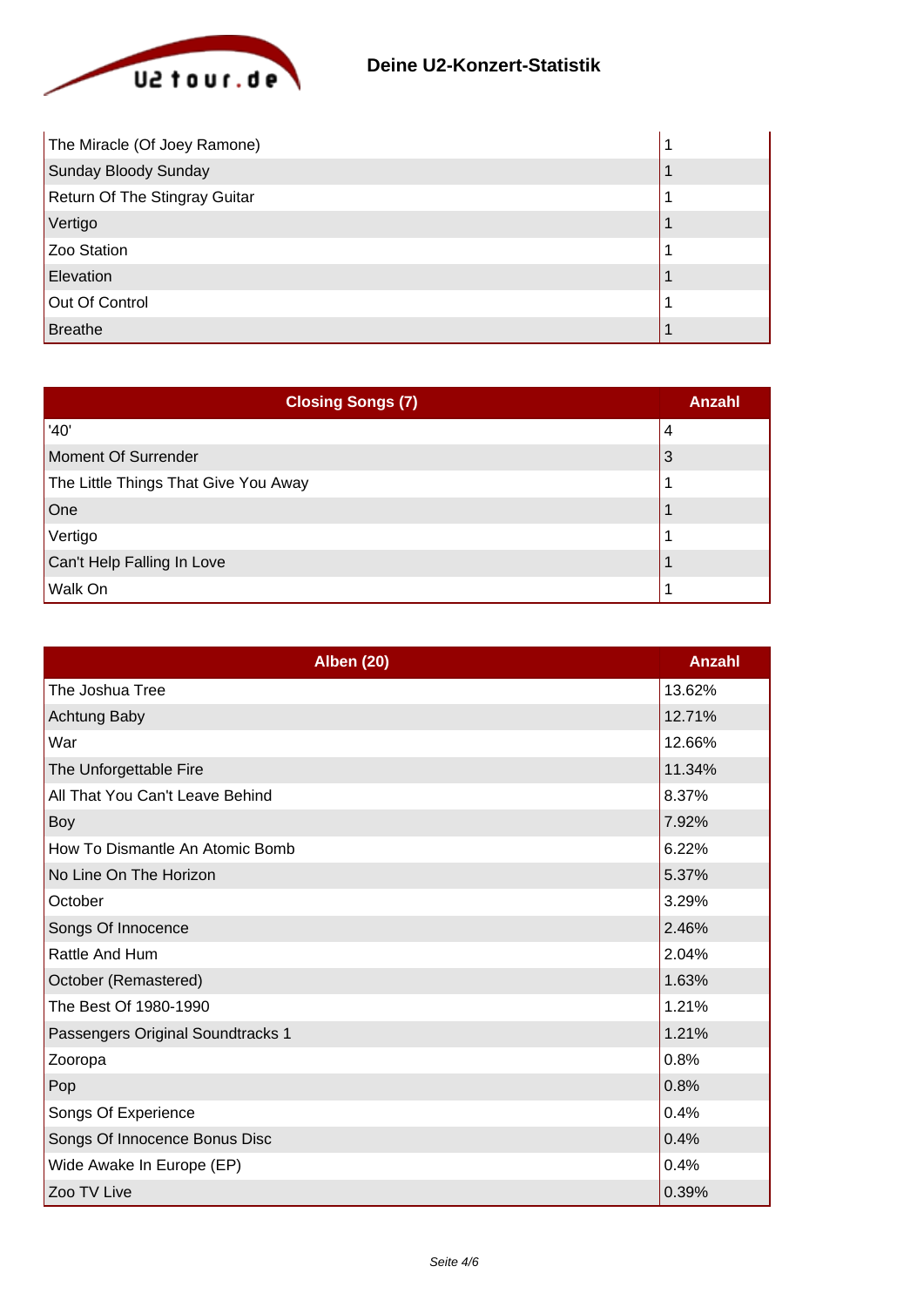

| Vorgruppen (30)                    | <b>Anzahl</b> |
|------------------------------------|---------------|
| Joe Cocker                         | 3             |
| Stereo MC's                        | 1             |
| Die Toten Hosen                    | 1             |
| The Royal Family                   | 1             |
| Depeche Mode                       | 1             |
| The Style Council                  | 1             |
| Söhne Mannheims                    | 1             |
| Paul Young                         | 1             |
| Keane                              | 1             |
| Noel Gallagher                     | 1             |
| Noel Gallagher's High Flying Birds | 1             |
| OneRepublic                        | 1             |
| <b>Snow Patrol</b>                 | 1             |
| The Commotions                     | 1             |
| The Zutons                         | 1             |
| R.E.M.                             | 1             |
| Merle & The Ring                   | 1             |
| The Alarm                          | 1             |
| Lone Justice                       | 1             |
| Belfegore                          | 1             |
| The Stray Cats                     | 1             |
| The Steve Miller Band              | 1             |
| Shakatak                           | 1             |
| <b>Rick Springfield</b>            | 1             |
| The Ramones                        | 1             |
| Dave Edmunds                       | 1             |
| Chris De Burgh                     | 1             |
| REO Speedwagon                     | 1             |
| Gianna Nannini                     | 1             |
| Lloyd Cole                         | 1             |

| Länder (3)  | Anzahl |
|-------------|--------|
| Deutschland | 10     |
| Belgien     |        |
| Italien     |        |